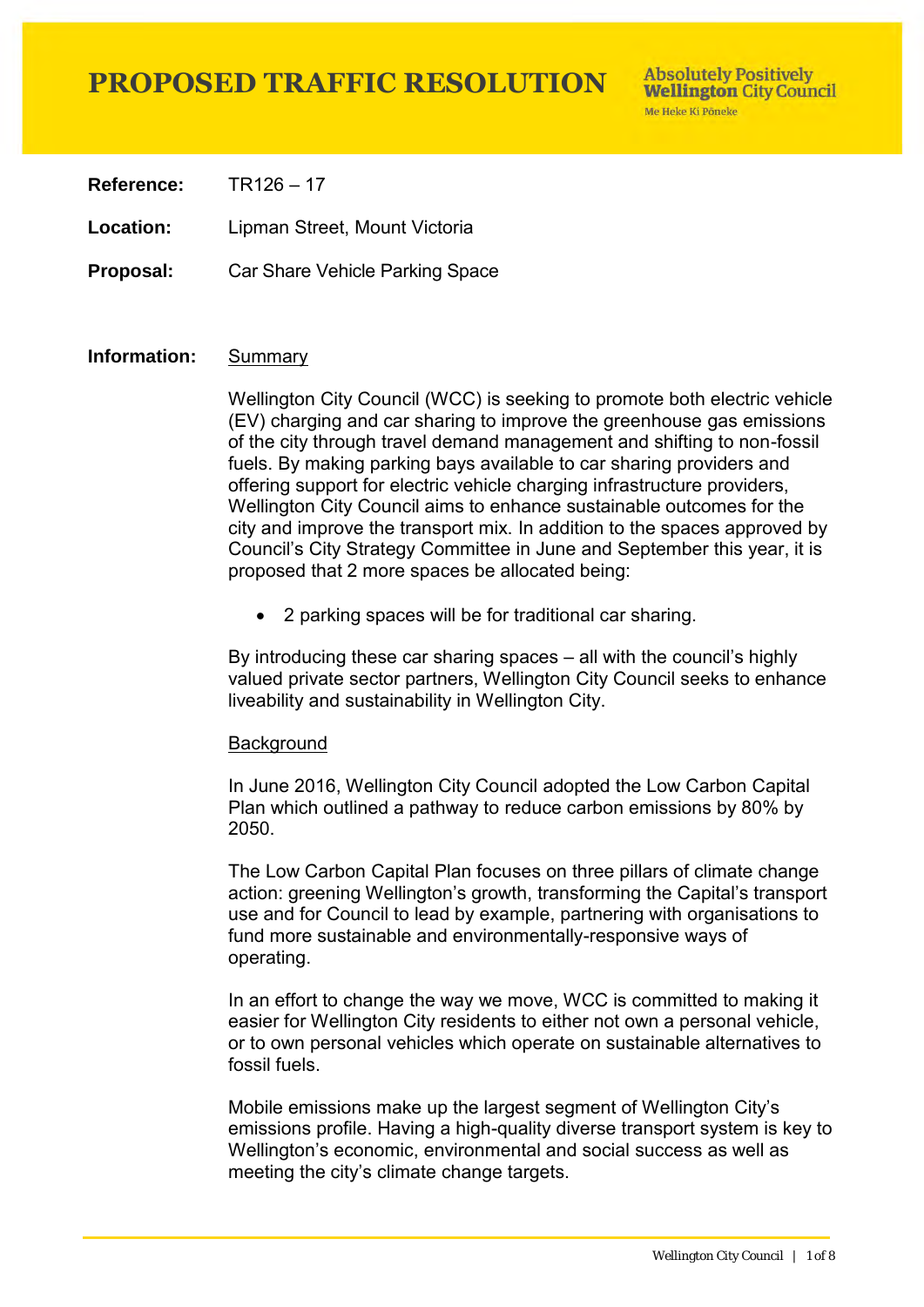In order to make sure the city is on track to achieve this, the following measures have been outlined in the 2016-2018 implementation plan:

- Support car-share schemes
- Promote electric vehicle uptake, including providing electric vehicle charging stations
- Invest in walking, cycling, and public transport modes
- Advocating for lower fares and a fully electric public transport fleet
- Advocate for greater support for the development of biofuels

As part of the commitment to supporting car sharing and electric vehicle charging, WCC is investigating up to 100 car parks citywide over the three year period between 2016 and 2018. This includes 30 car parks in the CBD and 70 in the suburbs. These parks will be available based on demand for car-share operations, electric vehicle (EV) charging infrastructure, or any other service which reduces the need to own a car or makes it easier to shift to sustainable transport fuels. This kind of support is in line with support WCC already offers to other providers of valuable transport options with public transport and taxis enjoying substantial road space across the city, including in high-value areas. This will also be done in an integrated way being cognisant of the impact on other important sustainable transport modes such as walking, cycling, and public transport.

### Site Selection

In accordance with Wellington City Council's car sharing policy, this carshare space was provided when demand could be demonstrated. Similar to the selection of the EV car sharing sites, the traditional car-share space was selected in conjunction with the car sharing provider. The provider demonstrated the demand was high for their service. The spot was also selected to maximise visibility, ease of access, and viability for car sharing.

Adding car-share vehicles in the city could potentially free up parking space given recent research from Australia showing that for every carshare vehicle in operation an average of 10 private vehicles are removed from city streets. Research out of the USA shows as many as 15 can be removed.

Based on the above analysis, Wellington City Council officers propose to

introduce a mix of EV car-share and traditional car-share spaces by replacing existing parking bays.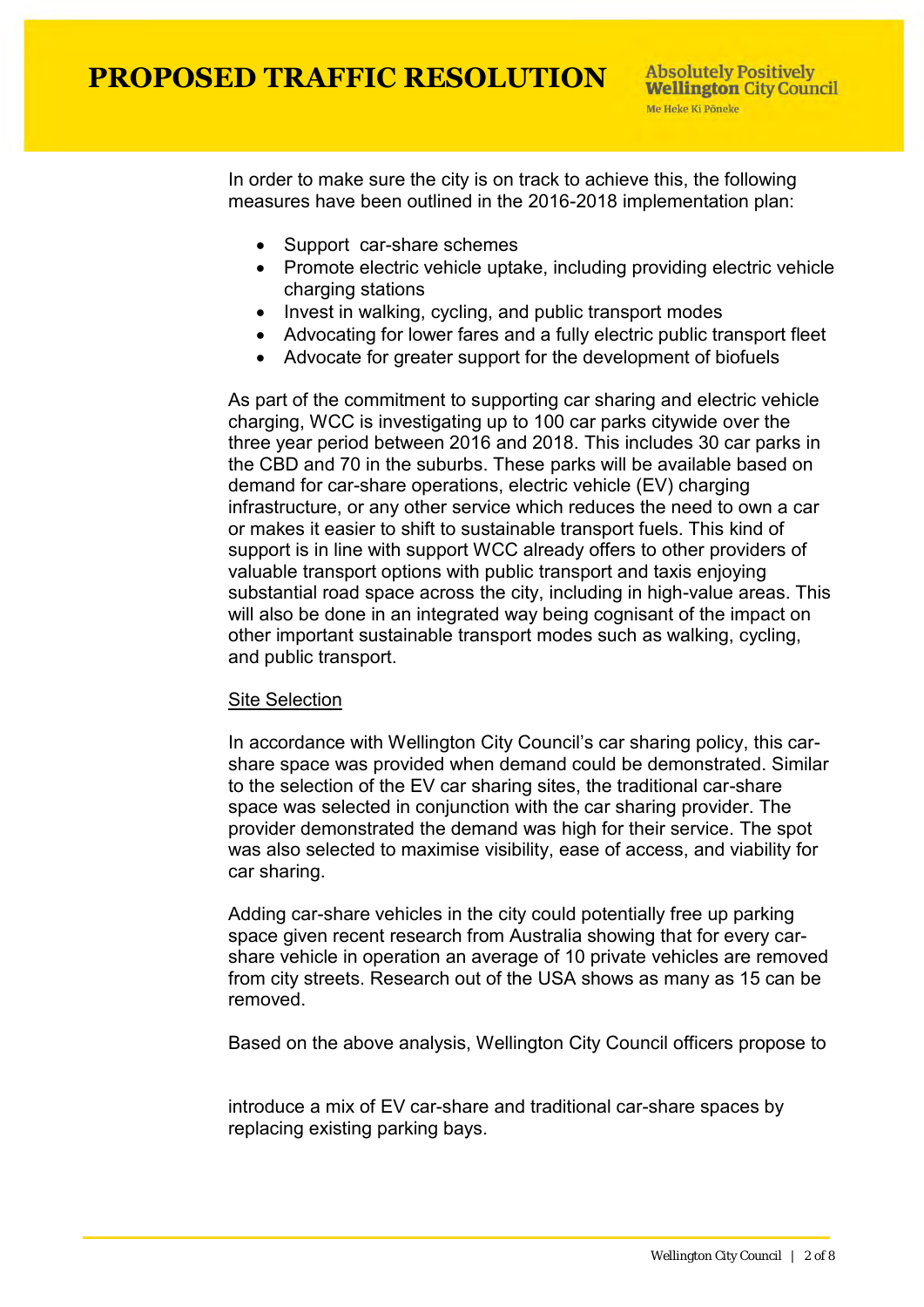**PROPOSED TRAFFIC RESOLUTION** 

16 November 2017

## Proposal For This Particular Site

This traffic resolution report seeks to convert an 6.0m long section of coupon parking bay at the corner of Lipman Street and Majoribanks St into a parking space dedicated to car-share vehicles.

#### **Key Dates:**

- 1) Advertisement in the Dominion Post Newspaper 26 September 2017
- 2) Feedback period closes. 13 October 2017
- 3) If no objections received report sent to City Strategy Committee for approval.
- 4) If objections are received, further consultation, amendment/s, or proceed with explanation as appropriate.

## **Legal Description:**

*Add to Schedule B (Class Restricted) of the Traffic Restrictions Schedule* 

| <b>Lipman Street</b> |                          | Car Share, At All Times | East side, commencing 5 metres<br>south of its intersection with<br>Majoribanks Street (Grid<br>coordinates $x=1,749,472.0104$<br>$m, y=5,427,019.38 \ m)$ , and<br>extending in a southerly direction<br>following the kerbline for 6<br>metres. |
|----------------------|--------------------------|-------------------------|---------------------------------------------------------------------------------------------------------------------------------------------------------------------------------------------------------------------------------------------------|
| Prepared By:         | <b>Charles Kingsford</b> |                         | (Principal Traffic Engineer T/L)                                                                                                                                                                                                                  |
| Approved By:         | <b>Steve Spence</b>      |                         | (Chief Transport Advisor)                                                                                                                                                                                                                         |
| Date:                | 20/09/17                 |                         |                                                                                                                                                                                                                                                   |

# **WCC Contact:**

Tom Pettit **Senior Analyst - Strategy** Wellington City Council 101 Wakefield Street / PO Box 2199, Wellington 6140 Phone:+64 4 803 8697 Email: tom.pettit@wcc.govt.nz